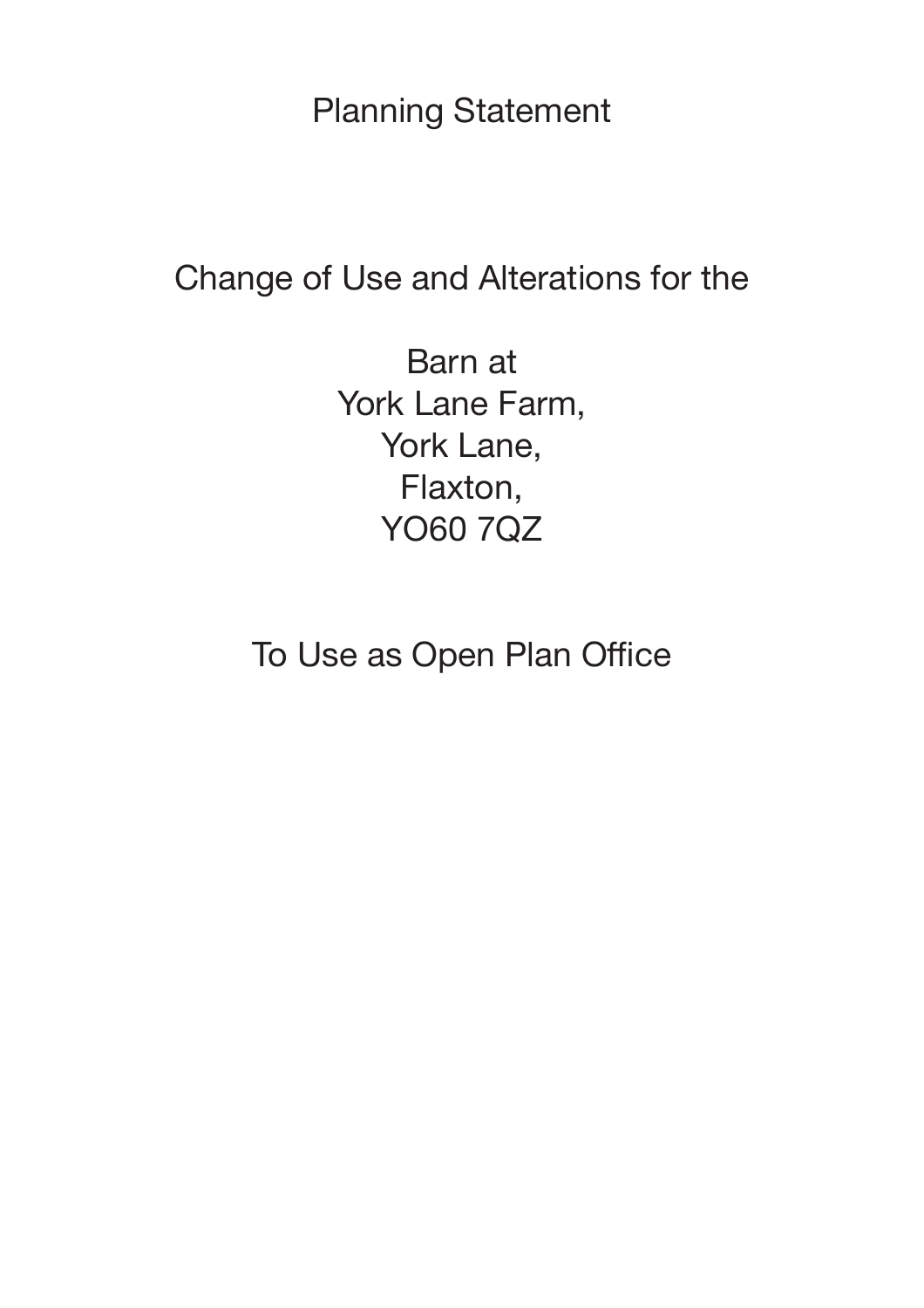# **Introduction**

York Lane Farm is a registered agricultural holding of 26 acres and lays to the West of Flaxton, adjacent to the City of York's boundary. The barn was constructed in 2014 and has been in agricultural use since then. However following a change of ownership the holding now produces hay, mainly for the equestrian market. Hay is harvested by a contract farmer who has the large equipment necessary, and so the applicant is looking to generate additional income from the building.

The applicant is available to work proactively with the Council if they have any suggestions to improve the application or require further information.

### **Proposal**

The income generated by diversification is a vital component of many agricultural businesses with 68% having some form of diversified activity. Letting buildings is the most popular with 45% of farms renting out buildings for non-farming use(Savills Diversification Report Nov 2020). The conversion of farm buildings to offices can generate additional income, reduce business risk and also help sustain rural communities, bringing in economic activity, providing local jobs and workspaces.

The applicant researched alternative uses for the barn and discovered there is demand for out of town office space in the locality. Rural locations offer more attractive settings and promote the well-being of users. They also provide better value and amenity for some, including professionals such as surveyors and architects. This low impact proposal to convert the building to an openplan office will result in approx 1,500 sq ft of office space.

### **Planning policies**

Planning law requires that applications for planning permission be determined in accordance with the development plan, unless material considerations indicate otherwise.

The applicant has reviewed the Local Plan, who's purpose is to encourage new development and support economic growth, and believes this proposal meets the objectives of Ryedale's Rural Economy Strategy policies as detailed below:

"Whilst the allocation of new employment development will be in towns, it is important to recognise the significant contribution of the rural areas to Ryedale's economic base, which is over twice the national average. Over 25% of businesses in Ryedale are 'micro' in scale, employing less than 10 employees (Source: Nomis/Yorkshire Futures). This does not only reflect the rural nature of Ryedale with agriculture still playing an essential role, but also the number of small rural businesses, high levels of self employment and home working.

…Whilst allocations will not be made in the villages for employment purposes specifically, smallscale employment schemes, the conversion of existing rural buildings for employment purposes and rural diversification schemes will be supported.

…To help to increase local wage levels, retain and attract young people, reduce out commuting and ensure a more skilled workforce in the longer term, it will be essential to diversify the District's economy to reduce dependence on vulnerable sectors and to foster a wider choice of employment opportunities.

SP9 The Land-Based and Rural Economy

Conversion of existing buildings and provision of new buildings to support appropriate smallscale rural economic activity in line with Policy SP6

SP6 Delivery and Distribution of Employment/Industrial Land and Premises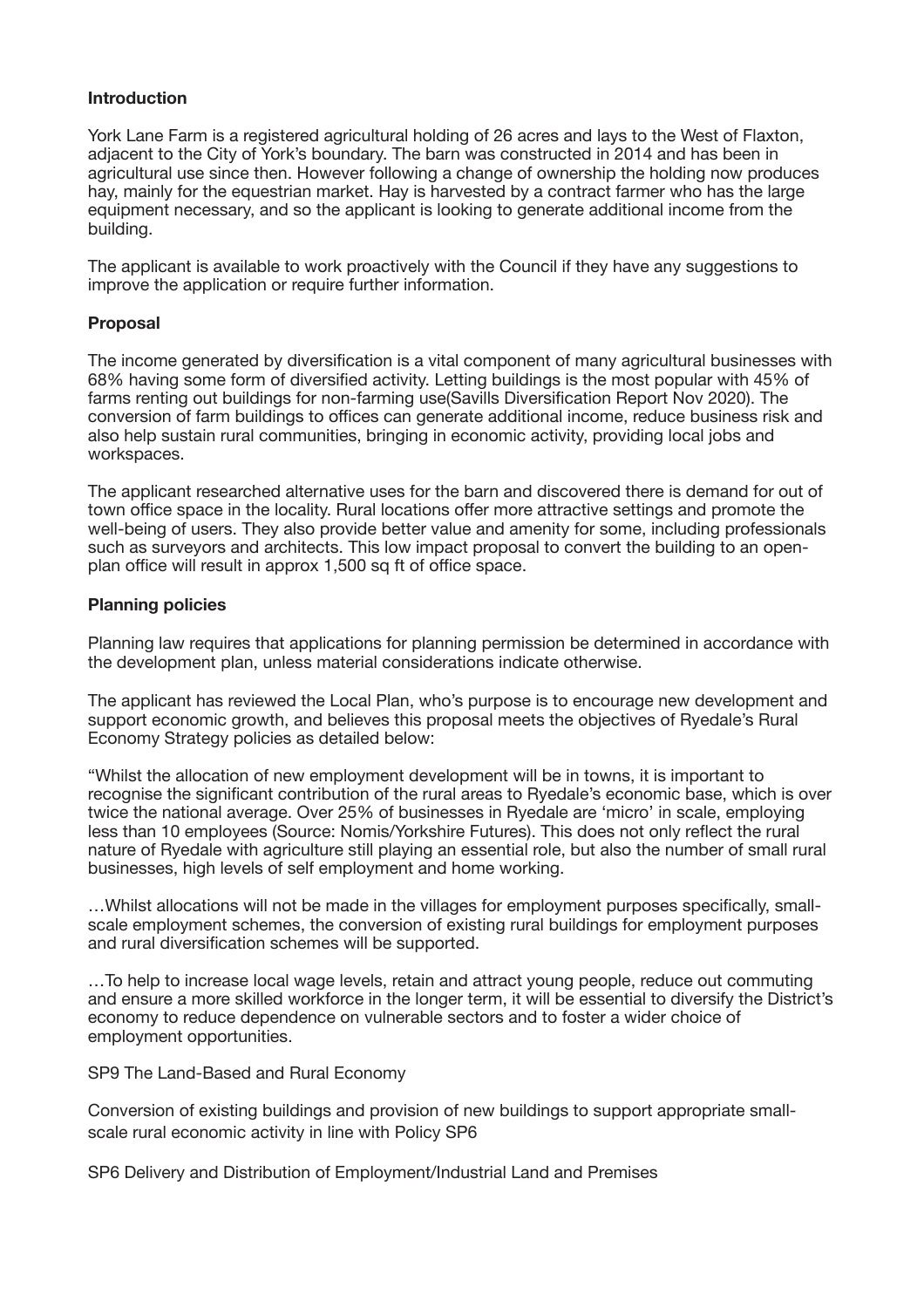Expansion land for existing major employers/ established businesses; small scale conversion of existing buildings or provision of new buildings to support appropriate rural economic activity in line with the provisions of Policy SP9"

The updated National Planning Policy Framework (NPPF) 2021 is a material consideration in making planning decisions and also supports rural business and economic growth:

### "**Supporting a prosperous rural economy**

84. Planning policies and decisions should enable:

- a) the sustainable growth and expansion of all types of business in rural areas, both through conversion of existing buildings and well-designed new buildings;
- b) the development and diversification of agricultural and other land-based rural businesses;"

Policy 89 exempts small scale rural offices from the sequential approach applied to typical town centre uses.

In terms of sustainability the NPPF states 'Planning policies and decisions should recognise that sites to meet local business and community needs in rural areas may have to be found adjacent to or beyond existing settlements, and in locations that are not well served by public transport.'

Highway safety is also a consideration and the NPPF states 'Development should only be prevented or refused on highways grounds if there would be an unacceptable impact on highway safety, or the residual cumulative impacts on the road network would be severe.'

The site is in the countryside, but is well-related to the large scale development opposite who's total footprint amounts to over 7 acres, though part in low density caravan site and holiday cabin use. Located on the edge of York it also provides the opportunity to build links and benefit from York's economy, as encouraged in Ryedale's Development Plan. It's a short drive/cycling distance of just 2 miles from Strensall which has a population of over 6,000. It is also close to the A64, a major route in North Yorkshire. Given the support from the above planning policies it is considered the principal of conversion is acceptable.

# **Details**

The building measuring 18.3m x 9.1m is constructed from a steel frame with sheet cladding, corrugated roofing panels and concrete floor.

As detailed in the attached structural report and shown by the photos of each elevation, the building is in good condition and suitable for conversion.

As per the attached indicative plans, it is proposed to create :

- a) parking space within the building for vehicles and cycles
- b) open plan office space amounting to approx 140 sqm, including toilets and store/utilities room.

In order to minimise changes to the buildings external appearance, the existing steel frame and box profile sheet cladding will be retained, as will the corrugated roofing panels and roller shutter vehicle entrance door. The form, scale and footprint of the barn would remain unaltered. No new openings are proposed to the front (South) elevation adjacent to York Lane. Exterior changes will consist of the addition of a rear fire exit door and 4 window openings placed low on the elevations as marked on the plan. Windows will be recessed with dark grey frames. Overall the external changes amount to around 10 sqm, whereas the total external area of the building is over 250